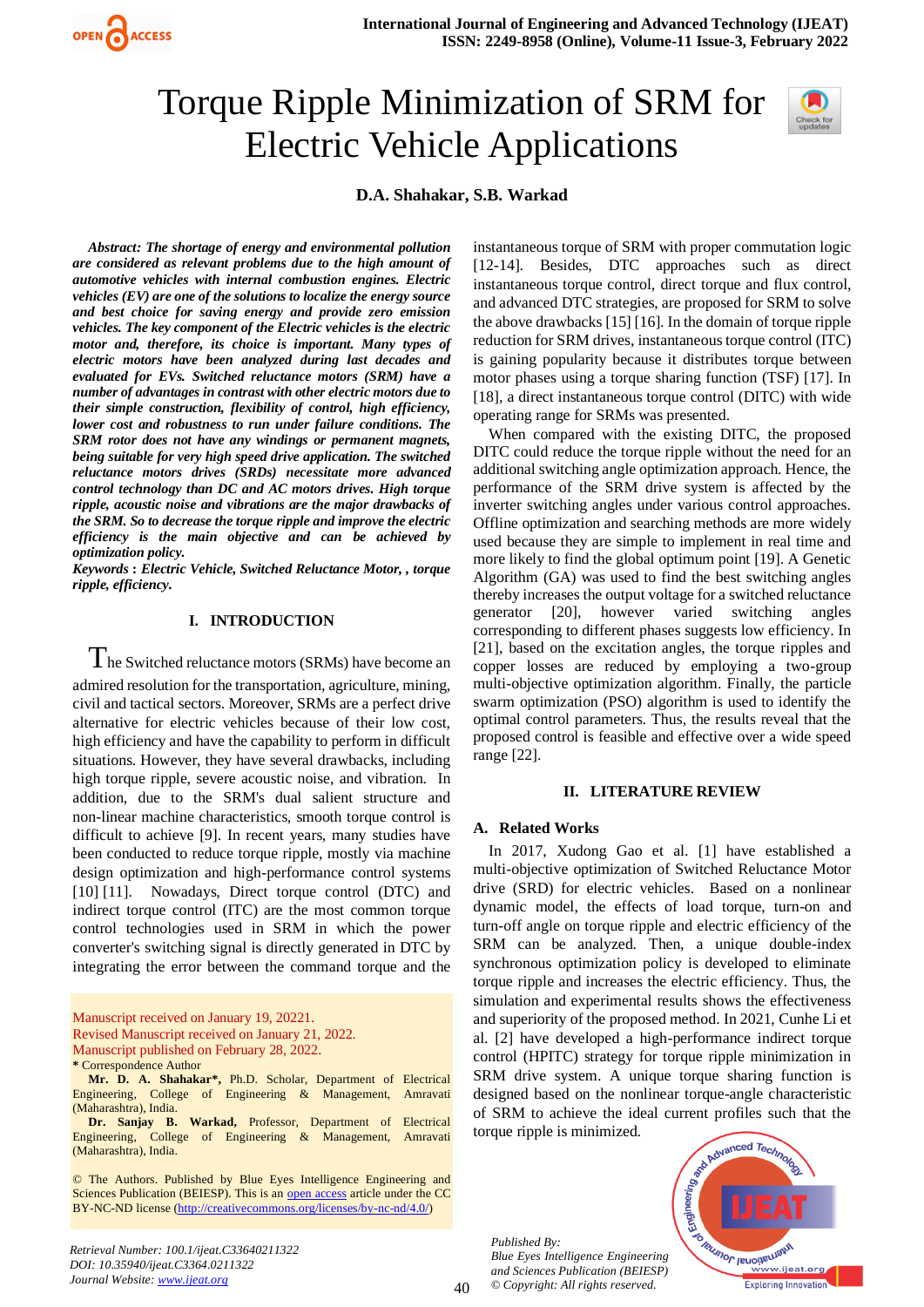Then, a robust current controller is constructed to track current precisely and indirectly achieve high-performance torque control. Therefore, by using the pulse width modulation (PWM) method, the suggested controller not only addresses motor parameter modelling flaws, but also realizes fixed frequency current control. Finally, the presented schemes were examined in terms of torque ripple suppression, system efficiency, and anti disturbance.

In 2019, Pittam Krishna Reddy et al. [3] have introduced a new Direct Torque Control (DTC) strategy for controlling the SRM with enhanced dynamic performance and minimal torque ripple. Furthermore, by changing the sector partitioning and selecting the appropriate voltage vectors, this technique produces a greater source current by lowering the net torque per ampere ratio. Here, the adopted scheme enhances the performance in terms of efficiency and torque ripple under various operating conditions. In 2021, Mahmoud Hamouda et al. [4] have established an enhanced Direct Instantaneous Torque Control (DITC) strategy of SRMs for EVs. First of all, the turn-on angle was calculated analytically in order to give a wide range of operation and MTPA conditions. Second, an optimization-based method was utilized to determine the best turn-off angles for minimizing torque ripple, copper losses, and high efficiency. Thus, the results show that the proposed DITC can provide the lowest torque ripple, highest torque to current ratio, and the best efficiency over the low and medium speed ranges. In 2018, Hao Chen, et al. [5] have presented a novel multi-objective optimization design method for switched reluctance motor (SRM) on low speed electric vehicles. Six geometric parameters optimization objectives for SRM are offered, which are maximum speed, accelerate time, maximum climbing gradient, energy usage ratio, and torque ripple factor, based on the indexes of low speed EVs propulsion system and the huge torque ripple of SRM. Then, a Taguchi-Chicken Swarm Optimization (Taguchi-CSO) technique is used to do a multi-objective optimization design of the geometric parameters of SRM. Hence, the simulation result verifies the correctness of the finite element model and the accuracy of the multi-objective optimization. In 2017, He Cheng, et al. [6] have established a novel Adaptive Variable Angle Control (AVAC) control strategy which helps to avoid the switching chattering between the current chopping control and angle position control modes in SRM drives for EV applications. An EV model is developed in this study by combining the dynamic simulation model of SRM with the vehicle dynamic equations. The command torque of the motor drive system is given based on the accelerator pedal coefficient and motor operation areas. Finally, the simulation and experimental result shows the feasibility and effectiveness of the proposed control strategy. In 2021, Yuanfeng Lan et al. [7] have presented a review on Switched Reluctance Motor (SRM) and drive systems in electric vehicle (EV) powertrains. In order to eliminate torque ripples and to enhance the torque density and power factor, Multi-Stack Conventional SRM (MSCSRM) and Multi-Stack SRM with a Segmental Rotor (MSSRM-SR) are developed. In the end, the investigational outcomes have revealed the betterment of the adopted scheme. In 2019, Marcio Rodrigues da Cunha Reis et al. [8] have developed an improved technique for driving and controlling the SRM

which helps to enhance the computational model, control response, and machine efficiency. The proposed identification technique based on a parametric regression model aids in determining the inductance profile of a switched reluctance motor with more precision and lower computational cost. Thus, the proposed technique ensures improvement in drive and control of SRM under conditions of speed variations, torque variations and cost reductions.

# **B. Problem Definition:**

From the literature reviews on Switched Reluctance motor for EV applications, at first, Double-Index Synchronous optimization strategy was introduced in [1], which maximizes the electric efficiency, performance and offers minimum torque ripple. However, effective dynamic optimization of SRD is not possible. HPITC strategy was exploited in [2] that offer minimal torque ripple and it also provides improved system efficiency and anti-disturbance ability, but there occurs a major problem of uncertainty. DTC strategy was used in [3] that eradicate the negative torque and improves the efficiency and performance. However, it needs to concentrate mostly on traditional AC machines. Furthermore, DITC strategy was implemented in [4] which offer fast dynamic response and achieve high torque/current ratio with better efficiency; anyhow, a major drawback is the occurrence of high current peak. Taguchi-CSO technique was presented in [5] that offer fast convergence speed with better computational accuracy, but, optimization design index has to be concerned more. Moreover, AVAC control strategy was implemented in [6] that remove the switching chattering and provide highly feasible and accurate solutions. Nevertheless, adaptive control system stability is not considered here. In addition, MSCSRM + MSSRM-SR method was suggested in [7] which offer high torque density with improved power factor. However, it need consideration on MSCSRM with less number of switches and Control methods. Parametric Regression Model was introduced in [8] which is highly precise and offers less computational effort. However, Complex problems are not concerned. These restrictions must be taken into account so as to boost the performance of Switched Reluctance motor successfully in the current research.

# **III. SYSTEM MODEL OF THE PROPOSED OPTIMIZED ANGLE CONTROL METHODOLGY FOR SRM MOTOR**

Fig. 1 depicts a block schematic of the proposed angle control of a SRM. The system comprises of speed and current control for which it uses PI controllers, a PWM full bridge converter and controller for commutation angle. The block commutation angle control determines the phase winding commutation period. The rotor position feedback's information is utilized to choose the angle at which the power switches are turned on  $(\theta_{on})$  and turn off  $(\theta_{off})$ . A current hysteresis controller is deployed to manage the current in an activated phase winding.

*Published By: Blue Eyes Intelligence Engineering and Sciences Publication (BEIESP) © Copyright: All rights reserved.*

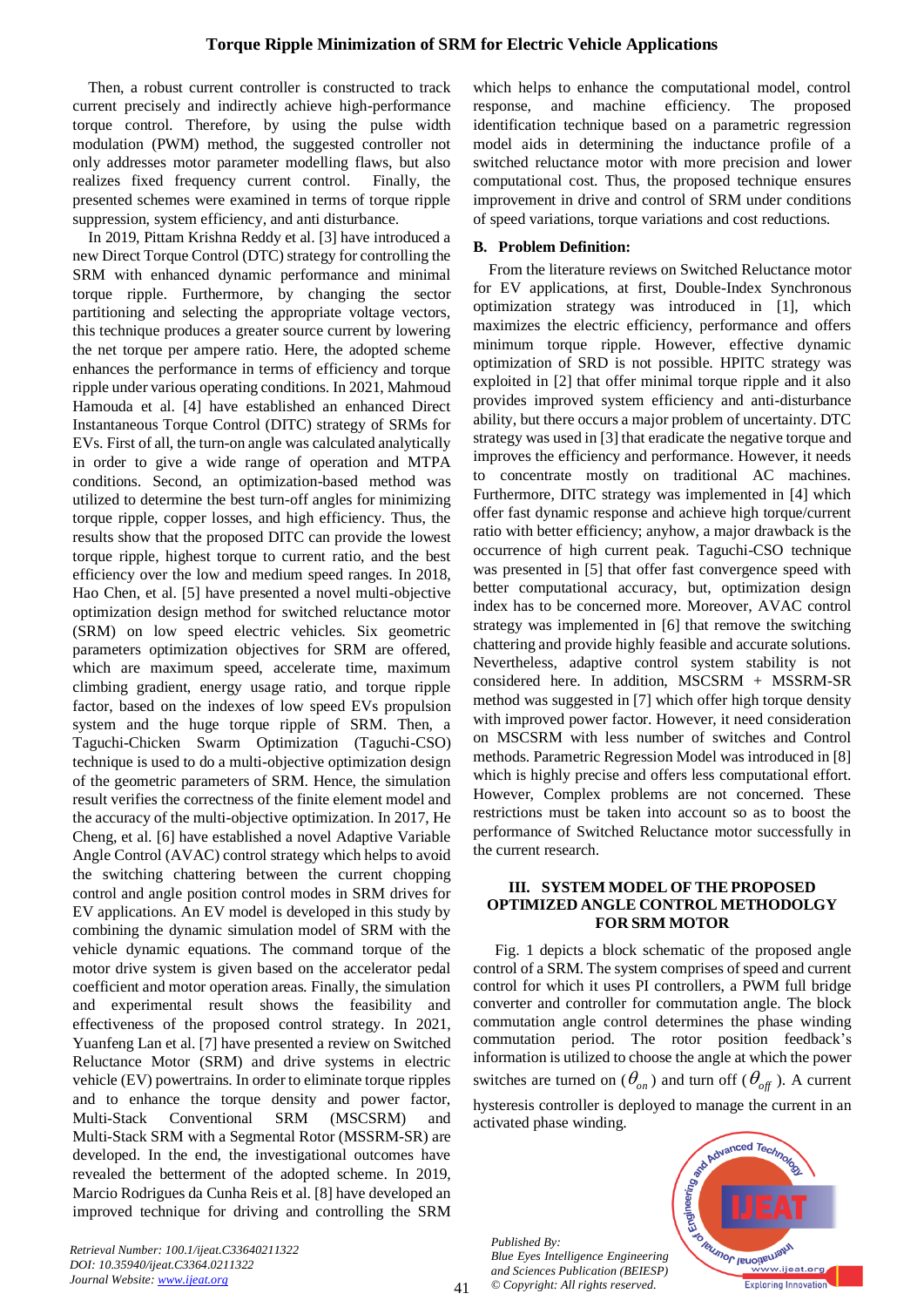

The rotor position, stator flux coupling, and excitation current all affect machine co-energy, which causes high torque ripple. Changes in rotor position and phase current cause the torque and flux linkage inductance to become nonlinear. Hence, ripples in torque can be reduced by adjusting the current profile and choosing the right angles to turn on and turn off. The angle control is presented in this work, together with optimal turn on and turns off angle, with torque ripple minimizing of SRM. The turn-on and turn-off angles were fixed for a certain reference speed, and then the reference current was modified until the needed reference speed was achieved. The method is then repeated for several sets of switching angles in order to find the one that delivers the most efficient operating at that speed during optimization process.



**Fig.1: Block diagram of SRMD system**

## **A. Mathematical Modelling of the SRMD [25]**

The SRM is a singularly stimulated motor that has a dual significance. The switching reluctance motor's stator simply comprises excitation windings, while the rotor is made of steel laminations and does not contain a permanent magnet. For rotor movement, the phases are excited in order. The rotor moves due to its proclivity for acquiring a minimum reluctance position. The electrical equations for every phase and the equation guiding the mechanical systems make up the mathematical modeling that explains the dynamics of the 6/4, 60 KW SRM. The stator phase voltage is fed into the SRM model. Every phase's electrical circuit is made up of an inductance which is nonlinear and coupled to the converter. The stator phases are believed to have little mutual coupling.



**Fig.2 Magnetization characteristics of proposed SRMD**

The stator current and rotor position affect the magnetic flux link in a nonlinear manner due to the nonlinear magnetic properties of Switched Reluctance Motor due to saturation and variable air gap with rotor position ( $\theta$ ).

The magnetic flux link can be calculated using the Eq. (1)

*Retrieval Number: 100.1/ijeat.C33640211322 DOI: 10.35940/ijeat.C3364.0211322 Journal Website: [www.ijeat.org](http://www.ijeat.org/)* 

$$
\psi_{fs}(t') = \psi_{fs}(i', \theta')
$$
\n(1)

The phase voltage of stator is considered as the input voltage of the modeling. The integral time distinction betwixt phase voltage and voltage drop about the stator resistance is the stator phase voltage which is defined by Eq. (2).

$$
\psi_{fs}(t') = \int_{0}^{t} (V_{se} - R_{se} I_{se}) dt
$$
\n(2)

Where, the flux linkage vector is denoted by  $\psi_{fs}(t)$ 

*Vse* indicates the voltage of stator,  $R_{se}$  indicates the resistance of winding. The stator current is derived from the characteristic curve which is given in Fig.2. The rotor position  $\theta$  is calculated from the different position of rotor during its revolution.

Let us consider the single phase of electromagnetic torque of SRM can be derived from its co-energy  $E(i, \theta')$ 

$$
T_{em}(i,\theta') = \frac{\partial}{\partial \theta'} E(i,\theta')
$$
 (3)

Where  $E$  can be calculated by Eq.(4).

$$
E(i, \theta') = \int_{0}^{i} \psi(i', \theta') di'
$$
 (4)

The electromagnetic torque  $T_{em}$  is created by SRM that is the summation of the torques created by seperate phase. The SRM's mechanical dynamics can be explained by the Eq. (5)

$$
T_{em} = J' \frac{d\omega_{mv}}{dt'} + G\omega_{mv} + T_L
$$
\n<sup>(5)</sup>

here,  $T_L$  indicates load torque,  $J'$  indicates the moment

of inertia  $\mathcal{O}_{m\nu}$  indicates angular velocity and  $G$  indicates coefficient of friction. In the aforementioned model, the following assumptions are made.

- There are no mutual inductances betwixt the phases.
- The motor operates within the linear range of its magnetic properties.

#### **B. Modelling of Speed controller**

The disparity among the reference speed with that of its feedback signals from the SRM is known as the speed error, and the current command is the speed controller's output. Generally, the integral gain  $(K'_{is})$  reduces errors at steady state by integrator-based low-frequency compensation, while the proportional gain  $(K'_{ps})$  through it's gain factor gives total control command proportionate to the error signal. The Eq. (6) and (7) is a general representation of the PI speed controller's transfer function.

$$
G(s)_{TF} = K'_{ps} (1 + \frac{1}{T'_{s} S})
$$
\n<sup>(6)</sup>

$$
G(s)_{TF} = (K'_{ps} + \frac{K'_{is}}{S})
$$
\n(7)

*Published By: Blue Eyes Intelligence Engineering and Sciences Publication (BEIESP) © Copyright: All rights reserved.*



42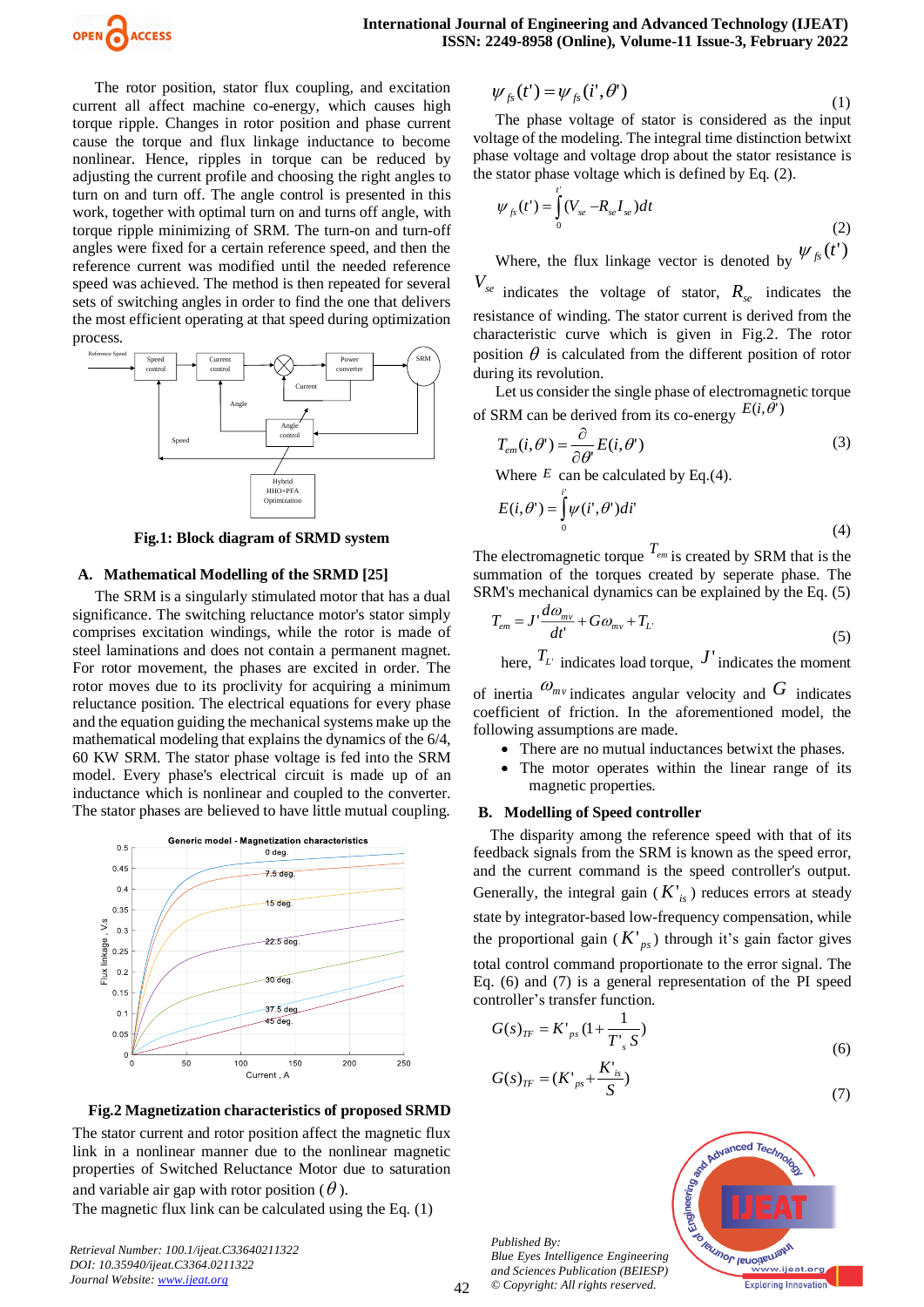here,  $T'_{s}$  is the time integral constant.

# **C. Modelling of Angle controller**

The SRM's performance is ultimately enhanced and determined via the optimal control of switch-on and switch-off angles method. The selection of switch-on and switch-off angles affects the range of torque-speed, efficiency of motor, ripples in torque, and noise acoustic to certain limits. In addition to the PI control, the torque ripple is decreased via choosing the turn-on and turn-off angles ideally, that decreases the torque drop.

The phase commutation can be accelerated by increasing the turn-on and turn-off angles. Hence, to begin positive torque generation, the turn-on angle must be closer to the minimal position of inductance, and the turn-off angle must be close to the maximal position of inductance. The negative torque is avoided by allowing flux to dissipate prior to the rotor attains the point where negative torque is produced. It suggests that the supply is switched off in advance, yet if the turn-off is planned not with care, positive torque production may be lost. Here, Path Finder Insisted Harris-Hawk Optimization has been proposed to select the correct switch-on and switch-off angle via error reduction of the current controller to generate the control signal to the converter.

#### **D.Modelling of current controller**

The controller topology of every phase current control loop is similar, consisting of a PI current control and a PWM control. Now, the current controller's transfer function is defined by Eq. (8)

$$
G(s)_{TF} = (K'_{pi} + \frac{K'_{ii}}{S})
$$
\n(8)

The current controller gets the command signal (reference current) from the speed controller and angle controller, then combines them and compares it with the measured phase current to minimize the current error. Finally, it produces the control signal to generate the duty cycle of the PWM generator.

#### **IV. RESULT AND DISCUSSION**

#### **A. Simulation procedure**

The proposed optimal angle control approach using the optimized angle controller for Switched Reluctance Motor was executed in MATLAB2021b Simulink environment and analysis was done in the same. The simulations for the optimal control under two cases of load torque patterns are carried out. For illustrating the supremacy of presented scheme, results are compared with many other optimization technique. The performance of these methods is analyzed concerning error analysis, convergence, speed stability, torque ripple reduction, and steady-state performance under uniform and non-uniform loading torque. Cases taken for analysis are,

Case 1: nonuniform load torque: 15 Nm and 75 Nm

Case 2: uniform load torque: 75 Nm

#### *Speed Analysis*

Fig.(4) and Fig.(5) gives the speed response of case A and B condition and its time domain performance parameters are given in Table 2 and 3.

*Retrieval Number: 100.1/ijeat.C33640211322 DOI: 10.35940/ijeat.C3364.0211322 Journal Website: [www.ijeat.org](http://www.ijeat.org/)* 







**Table 2: Stability Analysis for Speed curve for case 1**

| <b>Parameters</b>    | <b>WO</b> | PО       |
|----------------------|-----------|----------|
| Rise Time            | 0.31705   | 0.31685  |
| <b>Settling Time</b> | 0.32807   | 0.32741  |
| Settling_min         | 2132.5    | 2237.6   |
| Settling_max         | 2371.5    | 2488.4   |
| Overshoot            | 0.1173    | 0.097381 |
| Undershoot           | 0.11497   | 0.10955  |
| Peak                 | 2371.5    | 2488.4   |
| Peak Time            | 0.40372   | 0.4845   |

Form this effectiveness of the proposed optimized angle control is described. In this case the set speed is varied from 1500 rpm to 2400rpm. From the speed response graph and time domain characteristics it is observed that the performance of proposed optimized controller attained the steady state without having very much overshoot and oscillations. The proposed controller for case 2 is settled in reference speed sooner at 0.32723s. The praposed optimized controller has negligible peak overshoot that is 0.05s than the conventional methods for case 2. Similarly the peak undershoot is also negligible for case 1 for the proposed controller that is 0.1s. The other parameters also proves that the effectiveness of the proposed hybrid controller.

*Published By: Blue Eyes Intelligence Engineering and Sciences Publication (BEIESP) © Copyright: All rights reserved.*

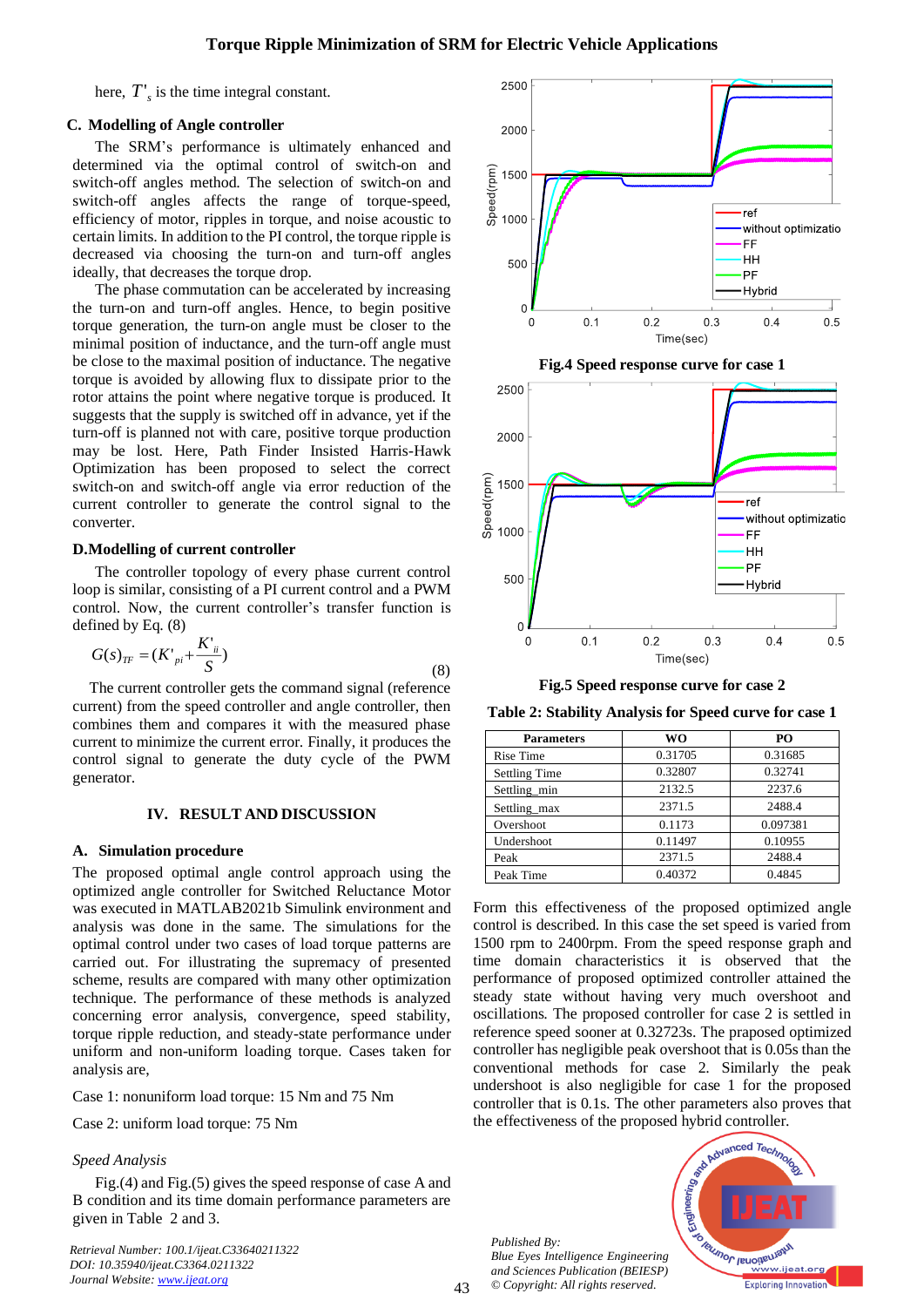

| Table 3: Stability Analysis for Speed curve for case 2 |  |  |  |  |
|--------------------------------------------------------|--|--|--|--|
|                                                        |  |  |  |  |

| Parameters           | <b>WO</b> | P <sub>O</sub> |
|----------------------|-----------|----------------|
| Rise Time            | 0.31351   | 0.31316        |
| <b>Settling Time</b> | 0.32807   | 0.32723        |
| Settling_min         | 2133      | 2238           |
| Settling_max         | 2371      | 2488           |
| Overshoot            | 0.073601  | 0.058327       |
| Undershoot           | 0.91571   | 0.87257        |
| Peak                 | 2371.5    | 2488.4         |
| Peak Time            | 0.45348   | 0.44814        |

# *Torque Ripple Reduction*

The Fig. (7) and (8) shows the phase current of SRM motor using for torque ripple reduction. For Analyzing and comparing the proposed PFI-HHO optimized controller with conventional optimized controller has very less torque ripples.





**Fig.(7) Torque response of SRM motor for case 1**

**Fig.(8) Torque response of SRM motor for case 1**

**Table:4 Torque ripple coefficient of SRM Motor for case 1**

| Controller                  | <b>Torque Ripple</b> |
|-----------------------------|----------------------|
| <b>Without Optimization</b> | 2.797523156          |
| Proposed Optimization       | 1.052850741          |

**Table :5 Torque ripple coefficient of SRM Motor for case 2**

| Controller                  | Torque Ripple |
|-----------------------------|---------------|
| <b>Without Optimization</b> | 2.241353571   |
| Proposed Optimization       | 1.776802754   |

*Retrieval Number: 100.1/ijeat.C33640211322 DOI: 10.35940/ijeat.C3364.0211322 Journal Website: [www.ijeat.org](http://www.ijeat.org/)* 

The torque ripple coefficient  $(T_r)$ , given by Eq. (22), can be used to determine the amount of torque ripple. The values of  $T_r$  are given in Table 4 and 5.

$$
T_r = \frac{T_{mx} - T_{mn}}{T_{mean}}
$$
\n(22)

Where,

*Tr* is the torque ripple

 $T_{mx}$  is the maximum torque

 $T_{mn}$  is the minimum torque

*Tmean* is the mean torque value

From the Table (4) and (5) it is clear that the proposed optimized controller has less ripples of 1.05 for case 1 and 1.77 for case 2 than the conventional controllers which are having the torque ripple coefficient value more than 2. Its observed that the suggested optimized controller minimized the torque ripple very well than the conventional methods.

#### *The optimal angles*

The optimal angles obtained by the different methods are tabulated in Table 6 and 7 for the two cases. On observing both the cases, its clear that as the load torque increases the turn-on angle decreases from 43.017 to 42.627 for the proposed optimization scheme, whereas for all the other conventional methods it increases. This also accounts for the minimal torque ripples and optimal electric efficiency.

**Table 6: The optimum turn-on angle for case 1 and case 2**

| Methods                     | <b>Case1</b> | Case2  |
|-----------------------------|--------------|--------|
| <b>Without Optimization</b> | 57.247       | 58.017 |
| Proposed Optimization       | 43 017       |        |

**Table7: The optimum turn-off angle for case 1 and case 2**

| Methods                     | Case1  | Case2  |
|-----------------------------|--------|--------|
| <b>Without Optimization</b> | 89.326 | 89.481 |
| Proposed Optimization       | 82.481 | 85.400 |

## *Electric efficiency:*

The torque smooth degree coefficient (TS) based on which the proportional co-efficient  $(K_{TSR})$  for optimal electric efficiency [1] are defined as per Eq. (23) and Eq. (24).

$$
TS = \frac{\pi}{\sqrt{\frac{\pi}{3}}} \tag{23}
$$
\n
$$
K_{TSR} = \frac{TS}{TS_{\text{max}}} \tag{24}
$$

**Table7: Proportional co-efficient for case 1 and case 2**

| Methods               | $Case1-KTSR$ | $Case2-KTSR$ |
|-----------------------|--------------|--------------|
| Without Optimization  | 0.76982      | 0.8280?      |
| Proposed Optimization | 0.80017      | 0.84102      |

Table 7 presents the proportional co-efficient values for the optimal electric efficiency of the proposed and the comparative methods.





 $\Delta\Delta$